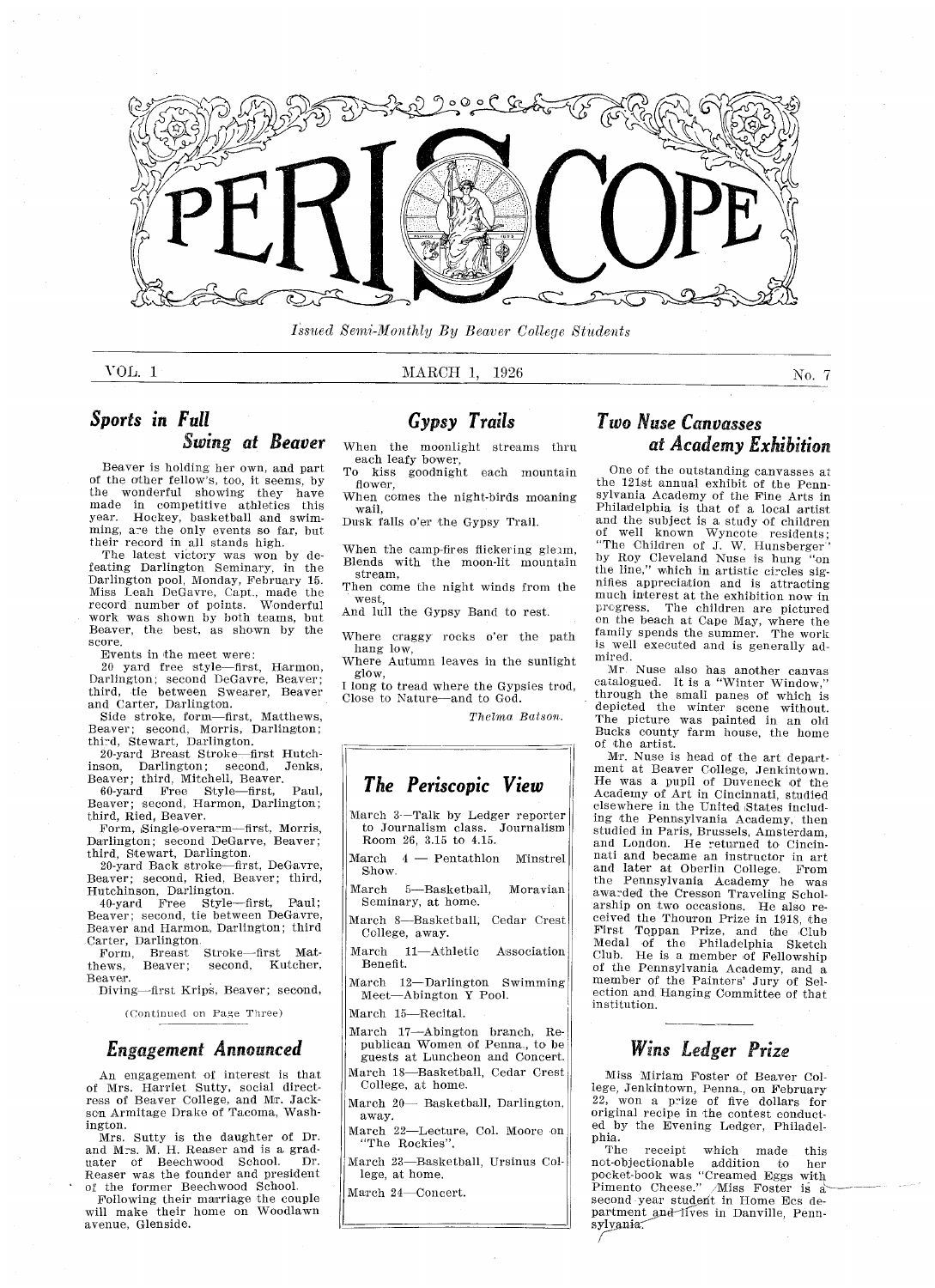#### The PERISCOPE

Published Semi-Monthly At BEAVER COLLEGE FOR WOMEN JENKINTOWN, PA.

> Editor ALMA ESPENSHADE Managing Editor MARGARET E. TAYLOR Social Editor MARY WELKER Sports Editor DORIS DEuPREE Music Editor JOYCE PRINCE Art Editor IDA LITWHILER Literary Editor MARION STEVENS Alumnae Editor DOROTHY STUDWELL Circulation Manager FaY LITTLEY

SUBSCRIPTION PRICE-TWO DOLLARS FIVE CENTs THE SINGLE COPY

Dear teachers, we do not intend to complain, but do you realize what your frequent tardiness at table means to College students with ever-increasing appetites

Oh, how hard it seems to sit and wait, while our stomachs growl Yiciously and we can see the girls nearby, devouring everything in sight of them. How torturing seems the delay before we can taste of those juicy pork chops fast becoming cold and those Brussels sprouts now grow ing tepid

Sometimes overcome with impatience we go right ahead with the serving. Then, as sure as we're born, our "reigning teacher" suddenly and unexpectedly arrives on the scene "Peg" or "Dot" is in the act of helping herself to a nice large spoonful of mashed potatoes, but alas! at the crucial moment she must hold it aloft several seconds, her mouth watering! Meanwhile, we all arise, our knives or forks oft times clattering to the floor.

Dare I mention some of the faculty brigade who at any time might be guilty of the above charges? Take<br>the lady who handles our "daily the lady who handles our affairs" in the correspondence "line" -She might be detained by a troublesome package man from Wanamaker's. However, when she hurries in, a faint encouraging smile on her countenance we willingly forget our vast emptiness.

"Better late than never" laughs Miss Abelson as she reached her place Possibly two little "scamps at her kindergarten were having a boxing match" and it took considerable time and patience to separate them-Here comes our former stndent government president. Edna has probably been making the organ thunder and wail forth "Prelude in C sharp minor," or maybe rapping some ones' knockles in a tedious music lesson. She sits down, smiling sweetly; "Sorry girls, simply could not come any sooner." Miss Buhrmester dashes in seeming decidedly worried and perplexed Another explosion has most likely taken place in the chemistry room resulting in a few casualties.

Who is this person, always good natured and kind? Why it's Dr. Martin. He greets all the girls with a cheery "howdy-do" and lays his lateness to a strenuous argument with another faculty member on some puzzling theory of Darwin's.

Madamselle "breezes" in with her quaint little stride—She seems always so gay and sends sunshine every where. Her accented Paree is complimeating so we cant help but excuse her

Miss Segine madly rushed in, followed by four panting damsels. This "training of Ziegfield's future favorites" does take one's time. Then our dancing teacher slides into place with her graceful way. Now comes Miss Walton, her nose a firy red from the chilling atmosphere in the gymnasium

But alas, alack, dear teachers, we confess, taking everything into consideration, and knowing of your numerous responsibilities, we can more easily sympathize than complain Maybe you can give us a few "digs" now for our tardiness to classes

#### Off the Palette

The Art students made another trip into Philadelphia to see the 121st an nual exhibition at the Academy of Fine Arts, and also went to see another exhibition held at the Art Club They both proved very interesting and were thoroughly enjoyed by all who went to see them

Several girls of this department have been week-ending. Katherine Downs, went home as usual! Lea DeGavre spent the weak-end with Pinkie Hansell. Lillian Allis had a delightful time with friends in Phila delphia Virginia Henery was the guest of Kay Holcomb at Trenton And the rest cf us stayed at school and had an exciting ? ? ? week-end! Ida Litwhiler

#### Playing "Lotta Pep"

Two girls with good loud voices<br>"lotta pep" will be selected as cheer leaders for sports, according to an announcement made by the Athletic As sociation

Miniature gold megaphones will be awardad to the two pep and cheer leaders selected

Cne chapel period a week is to be turned over to a pep meeting, at which songs and cheers will be reviewed. Girls who play "ukes" are requested to bring 'em-and the more enthusiasm we can raise the more power to us

Candidates are invited to come for ward at the pep meetings and "strut their stuff!'

#### "Home Ec" News

Everycne is interested in raising money for the College Settlement. We are going to have some sales of those delicious sandwiches again soon-so save your pennies

ve your pennes.<br>Ena Crichton, Virginia Frank, Mir iam Foster and Adele Lemal spen most enjoyable and interesting week end at the Settlement House in Phila delphia. They gained a new and most enlightening knowledge of the work which is being carried on thru the kindness of various sub-chapters in the different colleges

Residence work is still, as always, vital topic of conversation Miss Lane, we believe, learns about as many things as we do! Who woul ever have thought that there are so many ways of preparing-well,-Coffee, for example? ?

Color schemes-even to the water and parsley in the finger-bowls, seem to be quite favored by some of us

Please don't forget that every Home Ecer is supposed to pay the annual dues of seventy-five cents, as soon as possible, in Room 108.

Eunice May Miller

#### Phi Ed News

The Phi Eds are out to win the interclass Basketball games which star Wednesday, February 24. The practic has been good and prospects are fair The games will thru three weeks totalling six games

The Phi Eds have been quiet as a group, but individually much food work has been done with Shafe Krips, Cooke, and Ried, at basketbal Cooke, Ried, Paul, Krips and Swearer in swimming, and so it can readily be seen though quiet we are always busy

 $"State"$ 

Needless to say—but it's delightful news too-we have a new telephone! Now we need about 6 more. The supply is less than the demand. When dreams come true well have one in each room!

 $\Lambda$  Y. W. C. A. tea was given Wednesday, February 24 at four o'clock. Tea was served in the "Green Parlor" Miss Harris pouring. During the tea Luia Belle Paris sang in her delight ful way then Miss Elcome gave an interesting talk on the purposes and<br>results of Y. W. C. A. work, the whole affair was truly charming and successful.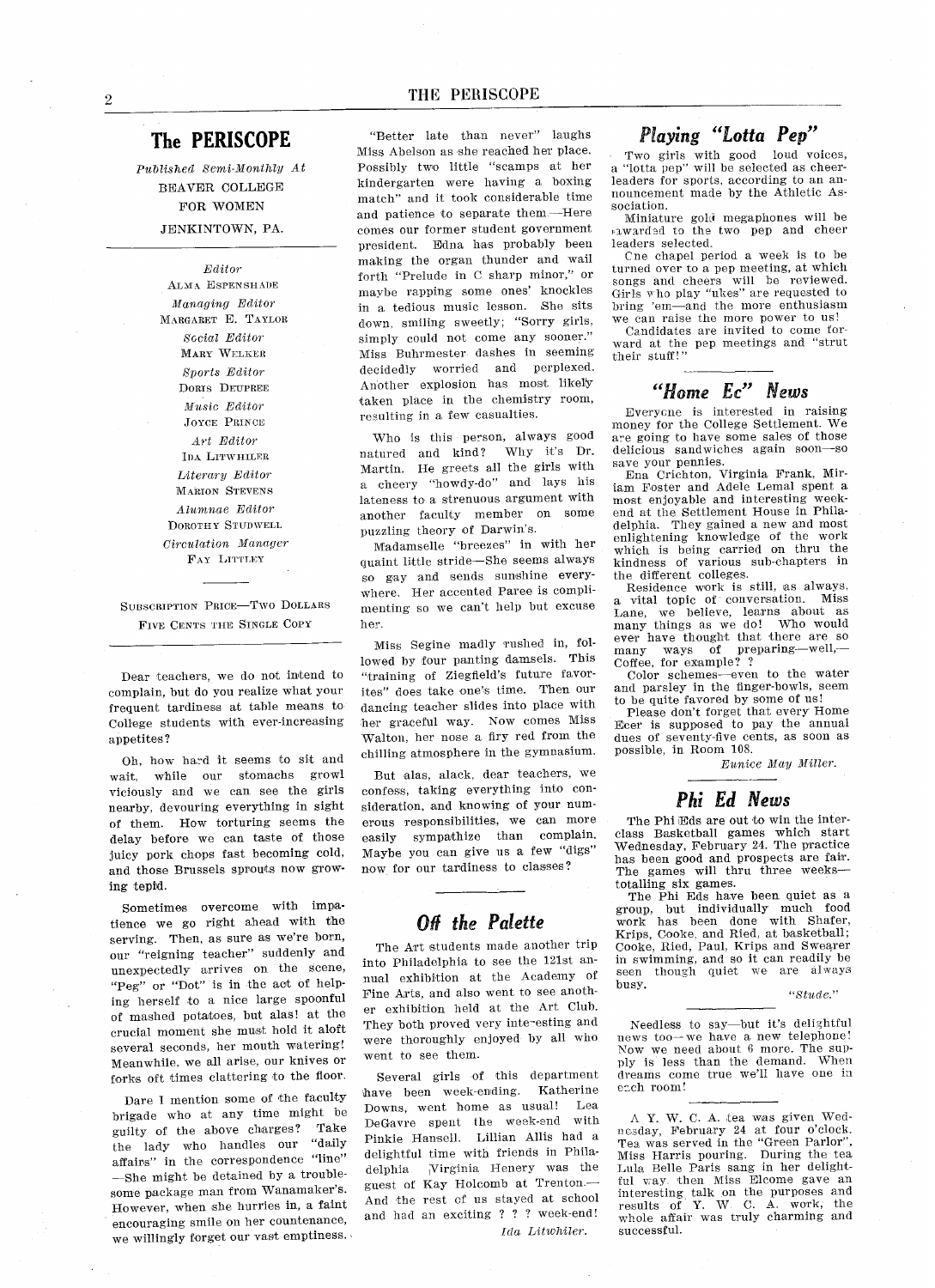#### With the Grads

Once more we have had a look thru the magic looking glass, and we have found many interesting things hav occurred among onr graduates

Gertrude Wadsworth, '23 is in China now, and then goes to Manilla and Singapore, the next ports in her three year trip around the world Evelyn McCloskey 24 was recently

married in N. Y., but she will continue with her dancing.

nue with her dancing.<br>Dottie McKee '25, who is, and has been for nearly a year Mrs. Row Hampton Nelson is visiting in Oak Lane and has been out to school sev eral times

Dr. and Mrs. Hoff, (otherwise our "Babs" Fisher '25,) have a baby boy,<br>"Babs" Fisher '25,) have a baby boy,<br>who is now several weeks old.

Dotty Christy 25 has entered Scud der School in New York and is studying Household Arts!

Mary Fisher '25, has taken Marion Alexander's place teaching in Sewickley, Pa., and Marion is now teaching in Reynoldsville, her home town

Zita Drinkwater '25, has given up her teaching and is in Florida with her parents

Helen Conover '25, had to give up her nursing course because of illness, and is now at home recuperating

Annellen Thomas 24 and Dorry Leach 25 are both in France study ing Art

Helen Ware Cox 22 is teaching in California now, and is attending classes at the University of California to get her degree

Miriam Wadsworth '23, is a Senior at Barnard this year, and is Edito<br>in Chief of "Mortar Board," thei Annual which is one of the highest honors at Barnard

Alida Beamon '25, has transferre from Central School in New York to Columbia Universi

Ann Zerby '23, graduated from Buck nell in February, is now teaching in Camden

#### THE THREE GATES

If you are tempted to reveal

tale someone has told to you About another, make it pass

Before you speak three gates of gold Three narrow gates-first, is it true?

Then—is it needful? In your mind Give faithful answer to the next Is last and narrowest-is it kind?

And if to reach your lips at last It passes through these gateways

three Then you may tell the tale, nor fear What the result of speech may be Arthor Unknown

You know, Peggy, I could go on<br>dancing like this forever! For shame, George, don't you ever wish to improve

#### Hard Luck

- Girl in a car,
- Going like blazes
- Tickled all over at the dust she raises Lets go the wheel
- To fumble in purse
- To take out her powder puff,
- Good Night Nurse
- 

You can't tell, what is speeding now may be called blocking traffic in another hundred years.

#### MELANCHOLY

I know a haunted house, Weather-worn and old With a cavernous interior, Quiet and cold

At night when pale stars gleam Thru ink-black trees

There come unbidden guests Ghosts of haunting memories

This is my heart!

Eunice May Miller.

#### SPORTS IN FULL SWING

Continued from Page

Matthews, Beaver; third Kutcher, Beaver.

Relay-Won by Beaver; DeGavre. Ried, Krips and Paul. Darlington relay team consisted of Harmon, Carey, Hutchinson, and Carter.

At the swimming meet with Temple Tuesday in Conwell pool, Philadelphia, Beaver was defeated 22-40. Margaret Paul and Betty Matthews were the star swimmers for Beaver

Summaries

100-yard relay-Won by Beaver College, (Ellinor Kripp, Elizabeth Mat thews, Dot Swearer, Margaret Paul);<br>second, Temple (Mildred Baurers Alice Newell, Catherine Rankin, Dorothy Hucknall). Time  $1$  min.  $4$   $1-5$  sec. Fancy diving—Won by Dorothy Hucknall, Temple; second, Arlene Mack, Temple; third, Elizabeth Mat-

thews, Beaver. 25-yard backstroke-Won by Esther Linaka, Temple; second, Margare<br>Paul Beaver; third, Catherine Staley Temple. Time 21 sec

50-yard freestyle-Won by Doroth Hucknall, Temple; second, Alice Newell, Temple; third, Margaret Paul,

Beaver. Time, 33 sec.<br>25-yard breaststroke—Won by "Scot<br>ty" Watters, Temple; second, Ida ty" Watters, Temple; second, Ida<br>Honikman Temple. Time, 18 4-5 sec.

25-yard breaststroke for form-Won Matthews, Beaver; second Ida Honikman Temple; third, Ruth Baxter, Temple

....<br>25-yard sidestroke for form—Wo by Ida Honikman, Temple; second<br>Elizabeth Matthews, Beaver; third Ruth Baxter, Temple.

Beaver won a victory in Basketball over Dickinson College at Carlisle<br>Pa., on February 17, the final tally

rising to Beaver's glory 35-28.<br>"Bert" Shaffer and Hoy were the star performers for Beaver. Shafter rolled up 25 points and Hoy 10. The line-up was as fellows

| <b>BEAVER</b> |     | <b>DICKINSON</b> |
|---------------|-----|------------------|
| Shafer        | F   | McDermat         |
| Hoy           | F   | Paticher         |
| Krips         | С   | Hoover           |
| DiGarve       | s c | Armand           |
| Cross         | . G | Titlow           |
| Cooke         | G   | Reigal           |
| Ried          | G   | McCrani          |
|               |     |                  |

peppy game of basketball was staged Wednesday between the g-ad uates and the Phi Eds. The Phi Eds,<br>with hetter endurance and recent better endurance and recent practice, walked off with a  $28-12$ score, but the grads made them work for it

#### Home Ecs in Residence

You all have been hearing the Home Ecs talk about "being in residence" and I know many of you have wondered what they meant.

Since the time we knew that a date bad been settled for our residence work we had been living in dread of  $\frac{1}{100}$  that time, so it was with fear and trembling that we prepared to leav our happy home on rainy, cold Sunday night about 9.30 o'clock.

Perhaps it would be well for me to explain that the Home Economics girls in their second year have to do one week of practical work Two of them stay at Mrs. Wallace's home for week and prepare and serve ten meals in the Home Ec kitchen and dining room which are fitted out com pletely They serve twelve meals and serve five people for every meal exsorte five people for every mean except breakfast, when they serve four including themselves. And they do all this for  $$10$ . All of their menus are planned and gone over carefully be fore, and when they finish a chart is made of the total amount of food used; the calories in each food; the calcium, phosphorous, iron, proteins, carbohydrates and fats contained in each; the cost of each food and the entire cost for the work The girls take turns acting as hostess and maid. Everything has to be on time and right

Now for the personal experiences: When we left the college we looked as if we were leaving for a month. Both of us had large hat boxes. um-<br>brellas, books and an alarm clock, and we were wearing galoshes, slickers ever our heavy coats old rain hats and carrying an extra blanket which we stuffed inside our slickers. Actually we loolced something like refugees or the fat lady in the circus. It wasn't funny to us, but everyone else almost had hysterics

We arrived at the practice house and Miss Lane showed us our room We were so delighted to have lights as long as we wanted them that we hated to think of going to bed, but as we were getting up at 6.30 we decid ed that it would be advisable This was the beginning of our week of residence work

wish that could tell you of the funny things that happened. We did work very hard but both of us decided that it was the most interesting week we had ever spent. I enjoyed it all immensely It was so interest ing and we felt as if we were keeping a real house.

We had to assume all of the respon sibility and everything depended on us. I shall never forget the morning we started to make an omelet and had only two eggs: or the day walking home from Jenkintown when slipped

with a dozen eggs and a quart of milk; or the first time I served the after-dinner coffee and was so nerv ous the cups rattled.

We were busy all morning but usually had an hour free in the after noon, then we were busy until after eight o'clock every night. We went to bed early every night, and although we were rather tired, we certainly enjoyed the week and wish we could do it over again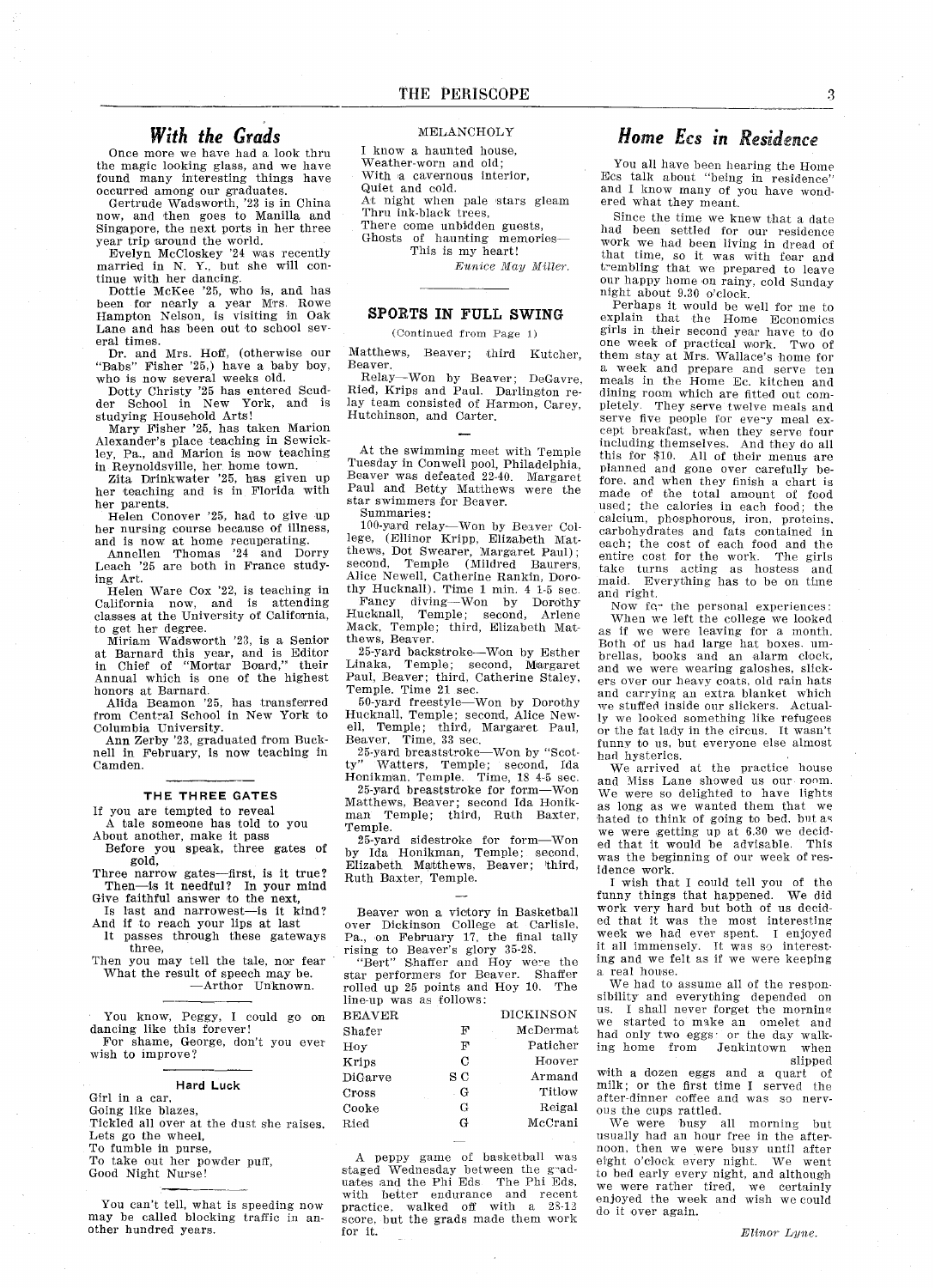# THE PERSONE THE PERSONE TRANSPARTMENT

#### A Trip to Japan

Let us forget for awhile that we are in the large and busy United States and go upon a fanciful trip to Japan After a journey of about sixteen days by train and by steamer across the continent and then over the wide expanse of water of the Pacific, which does not always live up to its name, we get within a day of Yokohama; everyone is upon the deck gazing afar to get a glimpse of our famous mountain, Mount Fuji.

Will we ever be able to dock, why do these quarantine officers always get to places so late and then take so long? We are tired of looking at Yokohama from such a distance.

There are hills on the left, in the centre rather tall buildings and on the right, level ground and more hills.

At last we reach the pier. Placing our feet upon firm ground once again we look about us. Are you disappoint<br>ed, my friend, that there appears to<br>be so little of the Orient? It is true that the pier is very large with a Rolls Royce, Buick and other large cars waiting beside the custom houses which are not frail bamboo shack but are very substantial structures

Our Henry Ford is represented by our Henry Ford is repricte. Since we are here to see and learn about<br>Japan we will take a jin-rickshaw to reach my home although it will take about an hour longer. It must be a strang and new sensation to ride upon these two wheeled carts with men drawing them along at a running pace. Oh! yes, we have trolley-cars and even traffic police in the busy sec tions.

ons.<br>We are now passing through the<br>isiness section with cement and business section with cement and  $\frac{b}{b}$ rick buildings, the only difference from the States that we see are, that they are not very high buildings, the people in Japanese clothes walking on the street are not in a very greater hurry, the crowds are not so large, men are leading their horses and wag ons along instead of being in the wagon and there are rickshaws parked here and there

The Bluff is where most of the foreigners live and we now have on either side of us nothing but foreign houses. At last we have broken away from all these Occidental scenes Here is the typical Japanese district the houses are of wood with heavy tiled roofs, there are fisheries and groceries with the goods on display along the open front of the shops. Now we have arrived in the residential dis-<br>trict; high wooden or stone walls are on each side of the road hiding all but the tops of the houses

We are let off our rickshaws in from of a large gate then from the garde we walk into the entrance which is tiled, to enter the inner entrance w must remove our shoes as the floors are completely made up of thick mats, the openings along the halls, which are protected at night by woode<br>doors, have cedar frames covere with thin parchment like paper; doors

between the rooms are of gold or prettily painted heavy paper with lacquer borders

We enter the living room, I see you are looking around for a chair, we do not use them in this country we sit upon cushions placed on the floor In one corner of the room there is a space built into the wall oddly deco rated with a vase of twisted branches of flowers, and a Japanese print hangs in the centre. About a foot and a half from the ceiling there is an altar upon it are two oil lamps, a little carved tabernacle in which the idol is placed and an incense burner. The room is without furniture, sav square highly polished box, which is<br>filled with ashes in the centre of which there are a few pieces of glow ing charcoal, for the purpose of heating the room

A few hours after having dined about low table and after your having declared that chopsticks are impossible means by which to convey an otherwise good dinner to a hungry individual; the mattresses are taken out of the closets and laid on the floor the rest of the bedding is the same a over here except the pillow which is oblong and filled with the husks of a certain kind of seed.

The electric lights have been turned out and we are in darkness, from without we hear the flute of the poo blind man out to earn his living by massaging at this late hour and the muffled beat of a drum from the<br>temple on the hill just above us.

Yoshi Kasai.

#### You Never Can Tell

Tea time in an expensive cafe found a correctly tailored Easterner occupying a corner seat. His eyes disregarded the pleasant crowd and fixed themselves raptly unon a lady class<br>in purple. Alas! The lady was in stall on the opposite side of the room Since the Easterner did not know her he could only admire her from a distance

What a creature to ravish the imagination! Her purple gown fitted<br>tightly yet somehow had a full skirt Her feet were encased in the happy conceit of tan suede boots, ancient in pattern but ultra-modern in effect Soft rolls of auburn hair were coiled over each ear, and a little purple hat dipped on her brow, slid over head and swirled into a purple feather that curled over her shoulders and caressed her throat

Graceful and sinuous she seemed a royal huntress out of a troubadour's ballad With stately mien she paid her check, tipped the waitress. With regal gesture, she drew on her gloves. Followed by the Easterner's fascinated gaze, she rose and moved, with queenly step toward the door. She paused a moment and extracted a small object from her little purse

She opened her mouth, prodded a molar with the tooth-nick and anxious ly inspected the result

Doris Deunrec

#### Book Review THE KEEPER OF THE BEES

I have just read a book that pictured people so clearly that, after reading it felt as though my circle of acquaintances had been enlarged; a book that told, in the most fascinating way, the manner of living and habit of some of the most wonderful insects of God's creation; a book that had such an absorbing and bafflin<br>plot that I was not sure how it woul end until had reached the next to the last page. And, finally, a book that combined the truest love of man for woman with the love of one pal for another

All these qualities combined wiih the chief message that in my opinion,<br>mag "Foith and Good Deeds." all of was "Faith and Good Deeds," which forming a pretty large order to be filled between the covers of any one book But if you will read The Keeper of the Bees" I am sure you will find the order adequately filled

Besides the value of the book for its own sake we have the recommen dation for it of knowing that it was Gene Stratton Porter's last published book and therefore seems to breathe from its pages a stronger plea for higher ideals and standards of livin than her other books. There seems<br>to have been a presentiment of the future in the mind of the writer and she used the best material she could find and the best of her craftsmanship to bring an uplifting message to the heart of the America she loved Shall we help her, help our country by reading this last, and best, of her books and using its message to help build our lives

Ethel Hernish.

#### A True Story of a Brave Girl

Friendship involves sacrifice When two people are deeply devoted and drawn together by a sincere, lasting<br>bond of comradeship, there lingers in the hearts of both a spirit of self abandonment or unselfish instinct to protect or aid the other in time of peril

Such was the case of Dorothy Mc Clatchie and Mary Buhner three years ago, when the latter heroic ally fought with superhuman strengt an appalling battle to save the life of her chum

The story is laid in St. Petersburg, Florida, the home of the two girls. On a bright Friday afternoon in June they decided to take their daily swim in the bay

Both were expert swimmers and many times had dived from the pier, plowed their way to the deep ship channel three miles out, encircled the buoy, then back to shore. Today the wind was blowing and the water was<br>choppy. The fishermen warned them choppy. The fishermen warned them not to take the risk but unheeding they dived into the black depths and were off

Both laughed and talked of a club they had recently organized, as they Continued on Page Five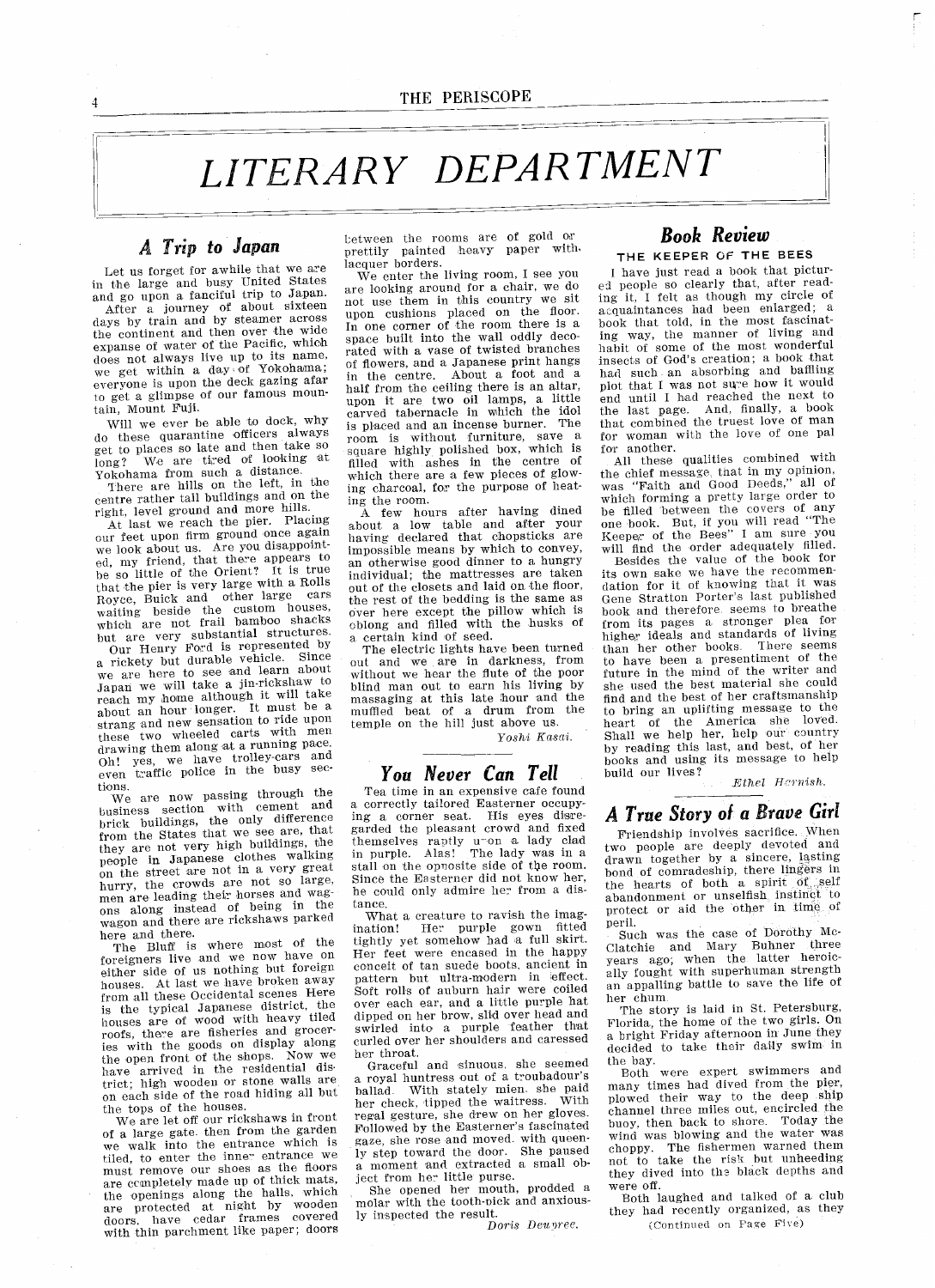#### Suite Talk

#### My Hotsey Dearest

How's the world treating you all? Your last letter thrilled me to death. Hotsey Dear, only 35 more days till Hotsey Dear, only 35 more days till<br>Ill be with you—think of it! Yet in<br>a way I'll hate to leave old Beaver we enjoy life tremendously here, even if we do grumble a lot. And weekends! the girls go to all portions of this round globe

Last week Dottie Williamson went to Montclair, and from all accounts she had a precious time. Ann Welsh went to her home town, Chestertown, went to her home town, chestertown,<br>Maryland—and guess what she did? naryland and guess what she did.<br>Cut off those dark tresses of hers—<br>but she looks cuter than ever with the but she looks cuter than ever with the bob.

Leona Seymour went to Elkton Maryland. She had a wonderful time. And guess who I met going down to the station with her bag packed with wild wooly west costume? Dean West! She went to Oceanview, Nev Jersey, to visit friends, and a very<br>wild west party was given.

Little old Toppy Dann has been pretty busy too. Last week-end, while in New York, she won a Charleston contest at the Manufacturer's Club, and this Saturday night her beloved Merritt is giving her a party at the<br>Bellevue Stratford, in Philadelphia Some people are lucky

Evelyn Smith went to North Wales Pa., Jerry Luchinger visited her sister in Norristown

Elheura Forrey and Eleanor Outten spent the week end at their home in Dover, Delaware. Elheura had a delightful birthday dinner Friday nigh Eleanor attended Margaruite Soars went hnme as usual Our dear Emlie Theis visited in Philadelphia

Alice Johnson 25 spent Sunday and Monday at school here with her sis ter Ruth. Ruth Decker's sister visit ed her this week end

Mr. and Mrs. John A. Parsons, of Rydal, gave a musical at their home in honor of Virginia Harmon Mar garet Moore Mary Frances Redrick and Lulu Belle Paris. The girls entertained the guests by songs and recita  $tions.$  They were well receive

Margaret Zerby, who graduated from the Beechwood high school last year is now taking Pre-Medical work at Bucknell College. She visited her over the week-end

Sara Buchanan visited Mrs. Henry Huff, (nee Barbara Fisher '25) to view her new son, Charles Fisher. Sally pronounced it a bouncing boy. Mother and son were doing nicely

Dotty Talman professed to have had a grand time visiting in Gloucester<br>this past week-end, with many a din

ner-dance and bridge party.<br>Mr. and Mrs. John A. Parsons of Mr. and Mrs. John A. Parsons of<br>Windy Knoll, gave a musical on Fri-<br>day evening, February 19, in honor<br>of Virginia Harmon. Mary Frances Hedrick, Margaret Moore and Lula Belle Paris, students at Beaver College

Lula Belle Paris, soprano, Mary Frances Hedrick, pianist, and Bett; Davenport reader, gave a program before the Parent-Teacher association of Abington on Wednesday afternoon, February 17, at the club meeting in

the Abington Elementary school. Lola Belle Paris also sung with Eleanor Steinbach accompanying, before the Abington branch, Republican Women of Pennsylvania, at the meeting of that club on February 23 at the Huntingdon Valley Country Club

Mary Bock, a former Darlington<br>student, and star swimmer, visite Peter Ried the week-end of the Darlington Beaver Swimming meet and<br>Basket ball game. We were rea polite and showed her how well we could play. We enjoyed her visi Mary, however, hasn't told us yet who she was rooting for-as far as we can see, she rooted for everyone.

Jean Brown, who is home recuperating from an operation for appendi citis is getting along splendidly, and we expect her back in another week

 $\frac{1}{3}$  expect her back in about week. This is certainly enough for now You will wonder where I have been spending my weekends, but Honey, all I can spend is money; all I do is eat and grow thin, but some day I'll come out all right-Maybe! Writ soon to your Totsey, Hotsey-

Totsey

#### True Story of a Brave Girl (Continued from Page 4)

swam with long even strokes out to the buoy. They had covered over two miles of the distance, when Dorothy suddenly sank and coming again to the top screamed that her foot had been bitten off! Immediately Mary came to her side, unaware of the lurk ing danger—that dreaded deep-sea<br>monster—the Barracuda, which so viciously had slashed Dorothys leg ciously had slashed Dorothy's leg.<br>"Buck up, Dot—hang on to me—l'll

"Buck up, Dot—hang"<br>tow you in," said Mary

Dot was growing pale and her lips blue

"Oh Mary, I'm gone-kiss me goodbye," she whispered.

Mary kissed her, then began her<br>brave fight to get Dot to shore, for she never dreamed her little frien was quite gone into the far beyond

Already she was swimming in a pool of blood, and, as she battled the waves, calling frantically for help, she prayed God for strength to carry her chum to shore

half hour passed and she had swum but half the distance her bur den getting heavier each minute Finally some boys on the pier discov ered the girls and quickly came to their rescue in a motor boat.

Upon reach land Dot was taken to the hospital, but the doctors pro nounced her life extinct The calf of her leg had ben bitten out and she had bled to death

Poor Mary, with torn muscles and strained ligaments suffered a nervous breakdown, but never once did she think of herself, grieving over the fate of her friend and blaming herself for Dot's death.

The heroism of Mary Bohner was recorded in practically every news paper in the United States. Letter and money were sent her from people all over the country. She received a medal for bravery and a thousand dollar scholarship. It is certain, that she will always be regarded as one of the greatest heroines in America

"Greater love hath no man, than this; that he lay down his life for his friend."

Joyce Prince

#### Faculty Corner

The Faculty Bridge Club which meets semi-monthly was delightfully entertained at the Wallace home or February 19. Delicious refreshment<br>were served. The hostesses of the were served. The hostesses of the evening were Mrs. Sutton and Miss Fahi

Miss Segine entertained Miss Edith Weston of New York City over the week-end of February 20th

Miss Soars, Miss Lane and Miss Taylor were entertained at luncheon by the Home Ecs. on Wednesday, February 24 Miss Soars was hostess of the occasion, Miss Pegg waitress, and Miss Shoud prepared the meal Miss Scars, Miss Pegg and Miss Sarah wer<br>"in residence" this week.

Dr. Broadhead of the Jenkintown Methodist Church gave a very interesting sermon at Beaver College on February 21.

Miss Paige entertained her friend Miss Blanch Lawton of Hartford, Connecticut the week-end of February 20.

Mademoiselle Charlotte Wallon was the guest of the Philadelphia Chamber of Commerce at a dinner given for Foreign Students of the city given at the Bellevue-Stratford Hotel, Thursday evening, February 18th.

Some girls there are who pine and fret Waiting for mail they never get Some girls there are, who without fai<br>Are always waiting for the male! Eunice May Miller



York Rd. near Greenwood Ave. JENKINTOWN, PA.